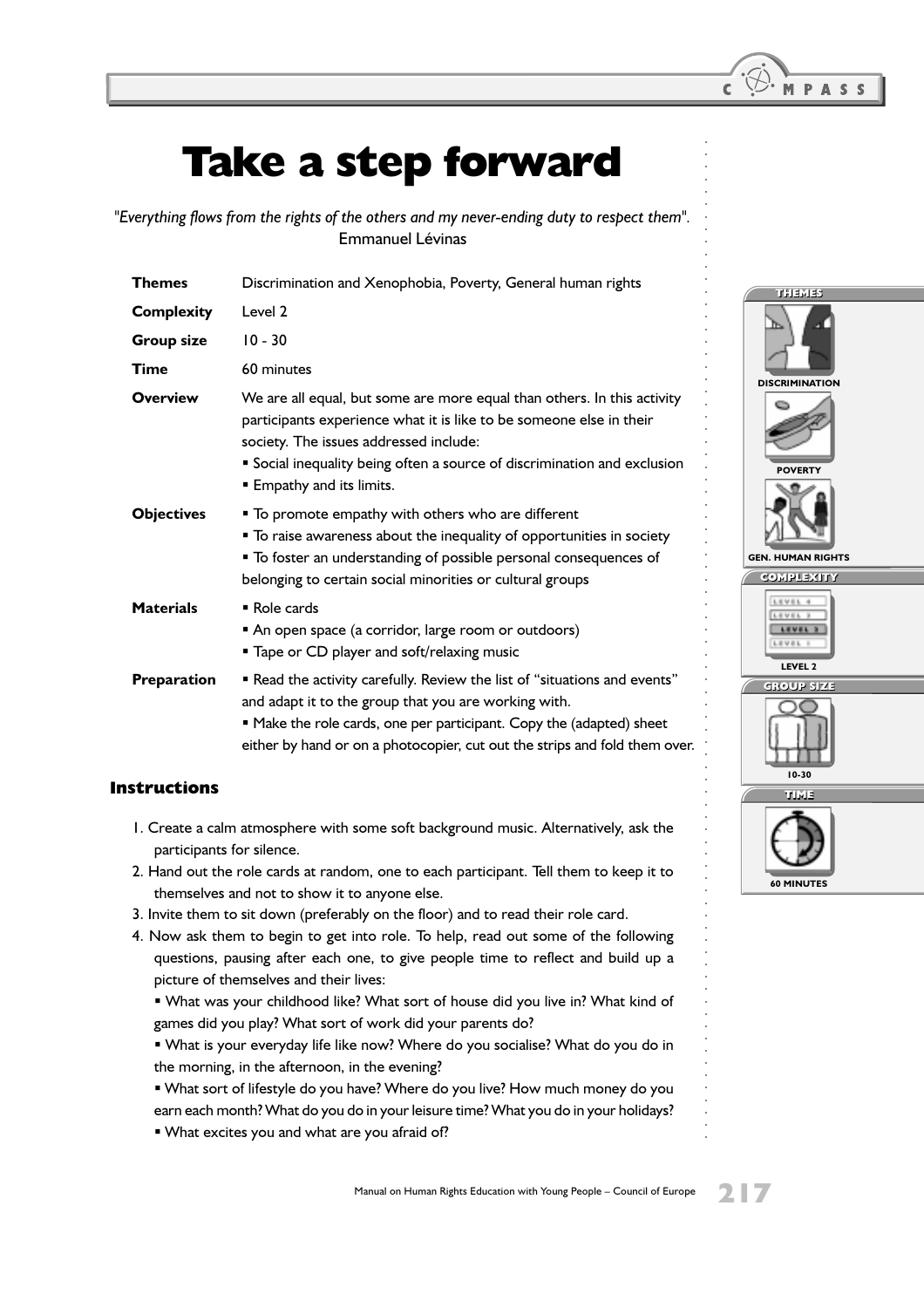- 5. Now ask people to remain absolutely silent as they line up beside each other (like on a starting line)
- 6. Tell the participants that you are going to read out a list of situations or events. Every time that they can answer "yes" to the statement, they should take a step forward. Otherwise, they should stay where they are and not move.
- 7. Read out the situations one at a time. Pause for a while between each statement to allow people time to step forward and to look around to take note of their positions relative to each other.
- 8. At the end invite everyone to take note of their final positions. Then give them a couple of minutes to come out of role before debriefing in plenary.

### Debriefing and evaluation

aaaaaaaaaaaaaaaaaaaaaaaaaaaaaaaaaaaaaaaaaaaaaaaaaaaaaaaaa

Start by asking participants about what happened and how they feel about the activity and then go on to talk about the issues raised and what they learnt.

- 1. How did people feel stepping forward or not?
- 2. For those who stepped forward often, at what point did they begin to notice that others were not moving as fast as they were?
- 3. Did anyone feel that there were moments when their basic human rights were being ignored?
- 4. Can people guess each other's roles? (Let people reveal their roles during this part of the discussion)
- 5. How easy or difficult was it to play the different roles? How did they imagine what the person they were playing was like?
- 6. Does the exercise mirror society in some way? How?
- 7. Which human rights are at stake for each of the roles? Could anyone say that their human rights were not being respected or that they did not have access to them?
- 8. What first steps could be taken to address the inequalities in society?

# Tips for facilitators

If you do this activity outdoors, make sure that the participants can hear you, especially if you are doing it with a large group! You may need to use your co-facilitators to relay the statements. In the imagining phase at the beginning, it is possible that some participants may say that they know little about the life of the person they have to role-play. Tell them, this does not matter especially, and that they should use their imagination and to do it as best they can.

The power of this activity lies in the impact of actually seeing the distance increasing between the participants, especially at the end when there should be a big distance between those that stepped forward often and those who did not. To enhance the impact, it is important that you adjust the roles to reflect the realities of the participants' own lives. As you do so, be sure you adapt the roles so that only a minimum of people can take steps forward (i.e. can answer "yes"). This also applies if you have a large group and have to devise more roles.

During the debriefing and evaluation it is important to explore how participants knew about the character whose role they had to play. Was it through personal experience or through other sources of information (news, books, and jokes)? Are they sure the information and the images they have of the characters are reliable? In this way you can introduce how stereotypes and prejudice work.

aaaaaaaaaaaaaaaaaaaaaaaa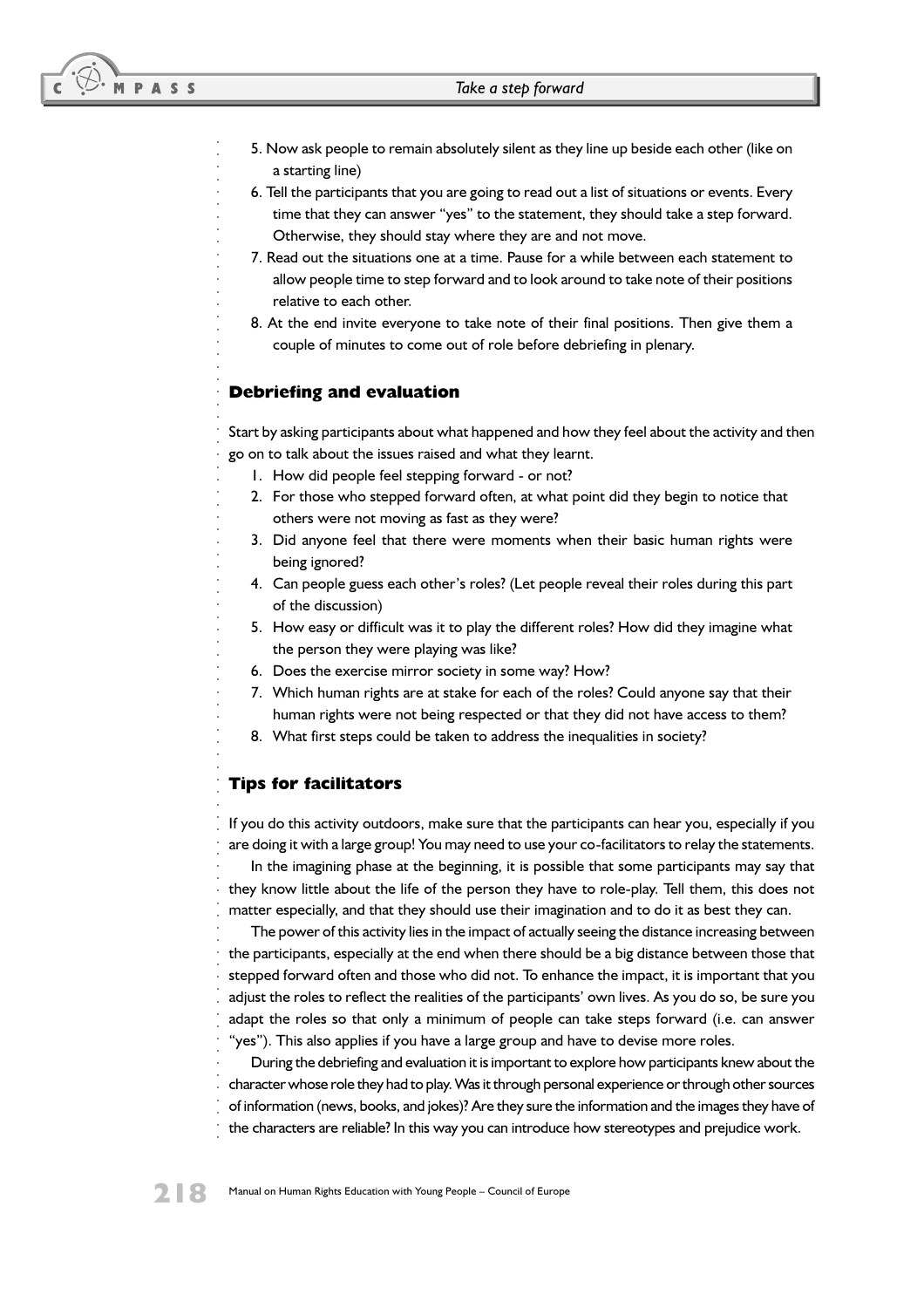

This activity is particularly relevant to making links between the different generations of  $\left\| \right.$  Key date rights (civil/political and social/economic/cultural rights) and the access to them. The problems of poverty and social exclusion are not only a problem of formal rights – although the latter also exists for refugees and asylum-seekers for example. The problem is very often a matter of effective access to those rights.

### **Variations**

to making links between the different generations of **CMES**<br>
Colutural rights) and the access to them. The problems<br>
conly a problem of formal rights – although the latter<br>
there for example. The problem is very often a ma One way to get more ideas on the table and to deepen participants' understanding is to work first in small groups and then to get them to share their ideas in plenary. Having co-facilitators is almost essential if you do this. Try this method by taking the second part of the debriefing after each role has been revealed - in smaller groups. Ask people to explore who in their society has fewer, and who has more, chances or opportunities, and what first steps can and should be taken to address the inequalities. Alternatively, ask people to take one of the characters and ask what could be done, i.e. what duties and responsibilities they themselves, the community and the government have towards this person.

### Suggestions for follow-up

Depending on the social context you work in, you may want to invite representatives from advocacy groups for certain cultural or social minorities to talk to the group. Find out from them what issues they are currently fighting for and how you and young people can help. Such a face-to-face meeting would also be an opportunity to address or review some of the prejudices or stereotyping that came out during the discussion.

If the group would like to find out more about the issues relating to inequalities in education provision world-wide and the measures that are being taken to address the problems, you may wish to look at the activity "Education for all", on page 122.

### Ideas for action

Take up the ideas from the follow-up. Follow through how you and young people can help groups and organisations working with cultural or social minorities, and turn the ideas into practice.

### 18 December

International Migrants Day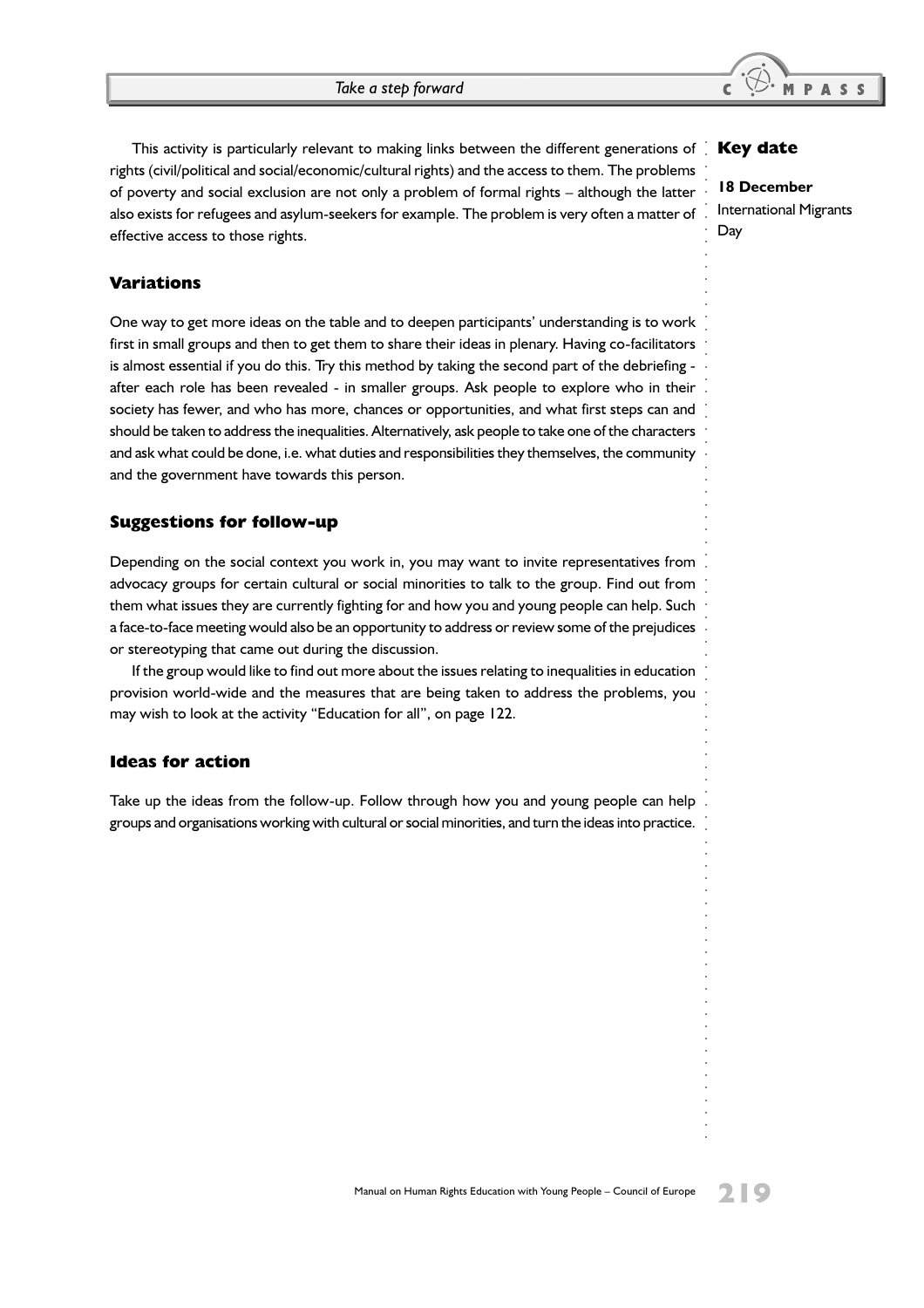

### Take a step forward

# **HANDOUTS**

## Role cards

| <b>Role cards</b>                                                                                      |                                                                                                          |  |  |
|--------------------------------------------------------------------------------------------------------|----------------------------------------------------------------------------------------------------------|--|--|
|                                                                                                        |                                                                                                          |  |  |
| You are an unemployed single mother.                                                                   | You are the president of a party-political youth organisation<br>(whose "mother" party is now in power). |  |  |
| You are the daughter of the local bank manager. You study<br>economics at university.                  | You are the son of a Chinese immigrant who runs a successful<br>fast food business.                      |  |  |
| You are an Arab Muslim girl living with your parents who<br>are devoutly religious people.             | You are the daughter of the American ambassador to the<br>country where you are now living.              |  |  |
| You are a soldier in the army, doing compulsory military<br>service.                                   | You are the owner of a successful import-export company.                                                 |  |  |
| You are a disabled young man who can only move in a<br>wheelchair.                                     | You are a retired worker from a factory that makes shoes.                                                |  |  |
| You are a 17-year-old Roma (Gypsy) girl who never finished<br>primary school.                          | You are the girlfriend of a young artist who is addicted to<br>heroin.                                   |  |  |
| You are an HIV positive, middle-aged prostitute.                                                       | You are a 22-year-old lesbian.                                                                           |  |  |
| You are an unemployed schoolteacher in a country whose<br>new official language you are not fluent in. | You are a fashion model of African origin.                                                               |  |  |
| You are a 24-year-old refugee from Afghanistan.                                                        | You are a homeless young man, 27 years old.                                                              |  |  |
| You are an illegal immigrant from Mali.                                                                | You are the 19-year-old son of a farmer in a remote village in<br>the mountains.                         |  |  |